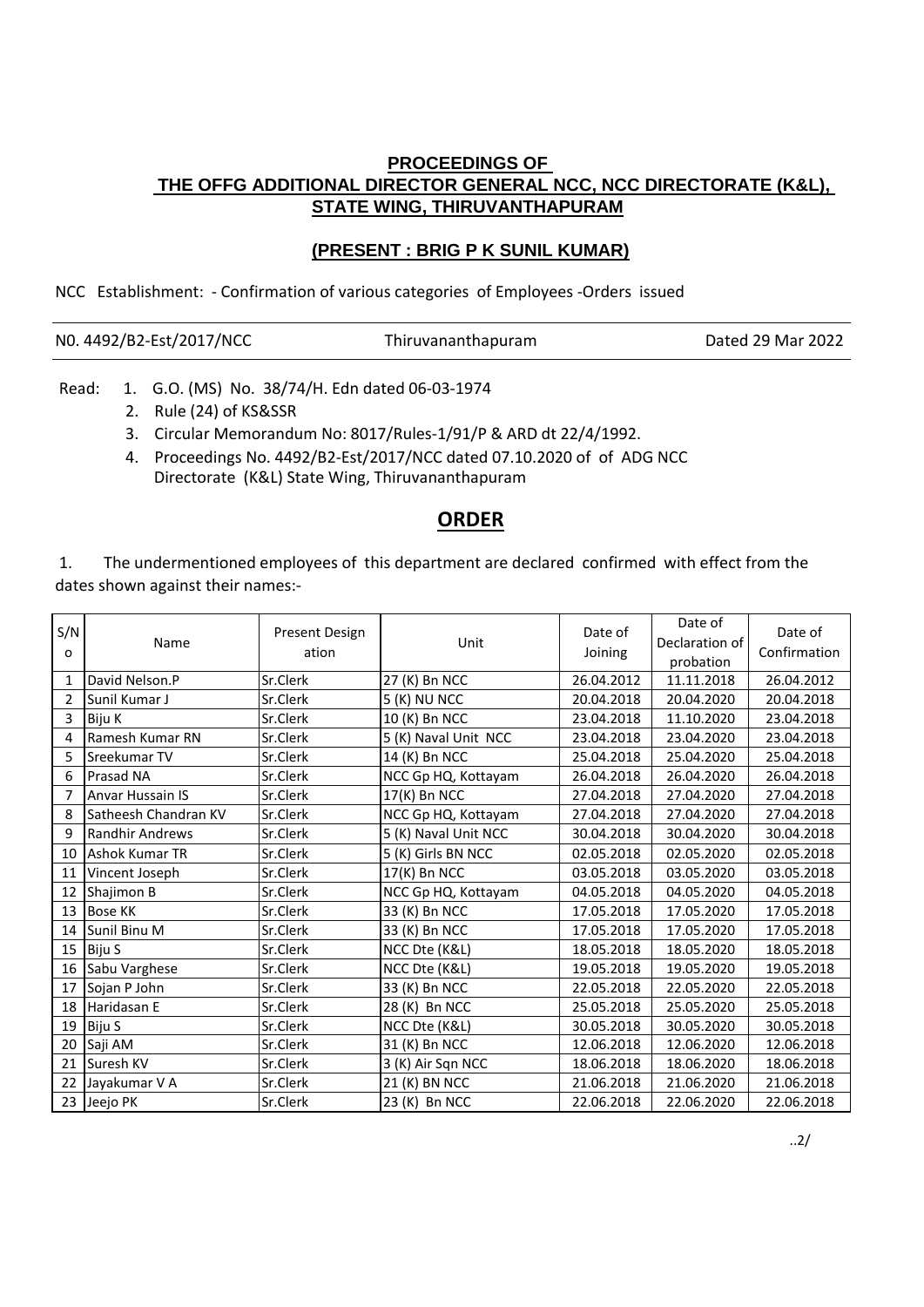|      |                      |                |                      |            | Date of        |              |
|------|----------------------|----------------|----------------------|------------|----------------|--------------|
| S/N  | Name                 | Present Design | Unit                 | Date of    | Declaration of | Date of      |
| o    |                      | ation          |                      | Joining    | probation      | Confirmation |
| 24   | Madhu VV             | Sr.Clerk       | 23 (K) Bn NCC        | 23.06.2018 | 23.06.2020     | 23.06.2018   |
| 25   | Joshi ML             | Sr.Clerk       | 23 (K) Bn NCC        | 27.06.2018 | 27.06.2020     | 27.06.2018   |
| 26   | Nisamuddeen TA       | Sr.Clerk       | 7 (K) Girls Bn NCC   | 05.07.2018 | 05.07.2020     | 05.07.2018   |
| 27   | Mohan Kumar KS       | Sr.Clerk       | 21 (K) BN NCC        | 09.07.2018 | 09.07.2020     | 09.07.2018   |
| 28   | Monikantan Achary RT | Sr.Clerk       | 3 (K) Naval Unit NCC | 11.07.2018 | 11.07.2020     | 11.07.2018   |
| 29   | Sudheesh S           | Sr.Clerk       | 3 (K) Girls Bn NCC   | 12.07.2018 | 10.08.2020     | 12.07.2018   |
| 30   | Sreekumar N          | Sr.Clerk       | $7(K)$ Bn NCC        | 18.07.2018 | 18.07.2020     | 18.07.2018   |
| 31   | <b>Prasanth SK</b>   | Sr.Clerk       | $2(K)$ Bn NCC        | 25.01.2018 | 25.01.2020     | 25.01.2018   |
| 32   | Athira Jayakumar     | Sr.Clerk       | 14 (K) Bn NCC        | 27.01.2018 | 27.01.2020     | 27.01.2018   |
| 33   | Dinesh VS            | Sr.Clerk       | 23 (K) Bn NCC        | 23.06.2018 | 23.06.2020     | 23.06.2018   |
| 34   | Vidadharan Pillai V  | Sr.Clerk       | NCC Gp HQ, Kollam    | 11.07.2018 | 11.07.2020     | 11.07.2018   |
| 35   | Shibu VM             | Sr.Clerk       | 3 (K) Naval Unit NCC | 12.07.2018 | 12.07.2020     | 12.07.2018   |
| 36   | Ilyas A              | Sr.Clerk       | 3 (K) Girls Bn NCC   | 23.07.2018 | 23.07.2020     | 23.07.2018   |
| 37   | Sreenivasan K        | Sr.Clerk       | 3 (K) Air Sqn NCC    | 03.08.2018 | 03.08.2020     | 03.08.2018   |
| 38   | Sajith D             | Sr.Clerk       | 7 (K) Bn NCC         | 17.08.2018 | 17.08.2020     | 17.08.2018   |
| 39   | Majeed C             | Sr.Clerk       | 29 (K) Bn NCC        | 31.08.2018 | 31.08.2020     | 31.08.2018   |
| 40   | Rajendran D          | Sr.Clerk       | NCC Gp HQ, Kollam    | 17.09.2018 | 17.09.2020     | 17.09.2018   |
| 41   | Babu K               | Sr.Clerk       | NCC Dte (K&L)        | 24.09.2018 | 24.09.2020     | 24.09.2018   |
| 42   | Kunjumoideen CI      | Sr.Clerk       | 1 (K) R&V Sqn NCC    | 27.09.2018 | 27.09.2020     | 27.09.2018   |
| 43   | Unnikrishnan K       | Sr.Clerk       | 27 (K) Bn NCC        | 01.10.2018 | 01.10.2020     | 01.10.2018   |
| 44   | Venugopal S          | Sr.Clerk       | 33 (K) Bn NCC        | 08.10.2018 | 08.10.2020     | 08.10.2018   |
| 45   | Abhijith PG          | Sr.Clerk       | NCC Gp HQ Kollam     | 12.10.2018 | 12.10.2020     | 12.10.2018   |
| 46   | Anil Kumar R         | Sr.Clerk       | $2(K)$ Bn NCC        | 15.10.2018 | 15.10.2020     | 15.10.2018   |
| 47   | Sudhi Kumar S        | Sr.Clerk       | 3 (K) Bn NCC, Tvpm   | 15.10.2018 | 15.10.2020     | 15.10.2018   |
| 48   | Biju Kumar M         | Sr.Clerk       | 4 (K) BN NCC         | 15.10.2018 | 15.10.2020     | 15.10.2018   |
| 49   | Ivin K               | Sr.Clerk       | $3(K)$ Bn NCC        | 17.10.2018 | 17.10.2020     | 17.10.2018   |
| 50   | Sam Zechariah        | Sr.Clerk       | NCC Gp HQ, Kollam    | 17.10.2018 | 17.10.2020     | 17.10.2018   |
| 51   | Jithesh Kumar K      | Sr.Clerk       | 31 (K) BN NCC        | 17.10.2018 | 17.10.2020     | 17.10.2018   |
| 52   | Sajeev B             | Sr.Clerk       | 15 (K) Bn NCC        | 22.10.2018 | 22.10.2020     | 22.10.2018   |
| 53   | Aparna R             | Clerk          | 3 (K) Girls Bn NCC   | 01.06.2016 | 25.08.2019     | 01.06.2016   |
| 54   | Akhil Mohan          | Clerk          | 5(K) Girls Bn NCC    | 23.01.2018 | 11.10.2020     | 23.01.2018   |
| 55   | Arun PS              | Clerk          | 24 (K) Bn NCC        | 27.01.2018 | 27.01.2020     | 27.01.2018   |
| 56   | Salini NR            | Clerk          | 7 (K) Girls Bn NCC   | 27.01.2018 | 27.01.2020     | 27.01.2018   |
|      | 57 Ajay Kumar R      | Clerk          | 27 (K) Bn NCC        | 24.05.2018 | 24.05.2020     | 24.05.2018   |
|      | 58 Jomi George       | Clerk          | 18 (K) Bn NCC        | 14.06.2018 | 14.06.2020     | 14.06.2018   |
|      | 59 Gopakumar M       | Clerk          | 7 (K) Girls Bn NCC   | 13.07.2018 | 13.07.2020     | 13.07.2018   |
|      | 60 Satheesh Kumar J  | Clerk          | 1 (K) Girls Bn NCC   | 12.10.2018 | 12.10.2020     | 12.10.2018   |
| 61   | Ajayakumar R         | Clerk          | 4 (K) BN NCC         | 15.10.2018 | 15.10.2020     | 15.10.2018   |
| 62   | Suresh Babu G        | Clerk          | 1 (K) NU Unit NCC    | 17.10.2018 | 17.10.2020     | 17.10.2018   |
|      | 63   Irju Sagar. S   | Clerk          | 1 (K) Air Sqn NCC    | 17.10.2018 | 06.02.2021     | 17.10.2018   |
| 64 I | Jayakumar U          | Clerk          | 1 (K) Air Sqn NCC    | 22.10.2018 | 22.10.2020     | 22.10.2018   |
| 65 I | Navas S              | Clerk          | 1 (K) Air Sqn NCC    | 25.10.2018 | 25.10.2020     | 25.10.2018   |
| 66   | Joy D                | Clerk          | $2(K)$ Bn NCC        | 31.10.2018 | 31.10.2020     | 31.10.2018   |
| 67   | Krishna Kumar K      | Clerk          | 27 (K) Bn NCC        | 07.11.2018 | 07.11.2020     | 07.11.2018   |
| 68   | Abdul Razack Y       | Clerk          | 27 (K) Bn NCC        | 12.11.2018 | 12.11.2020     | 12.11.2018   |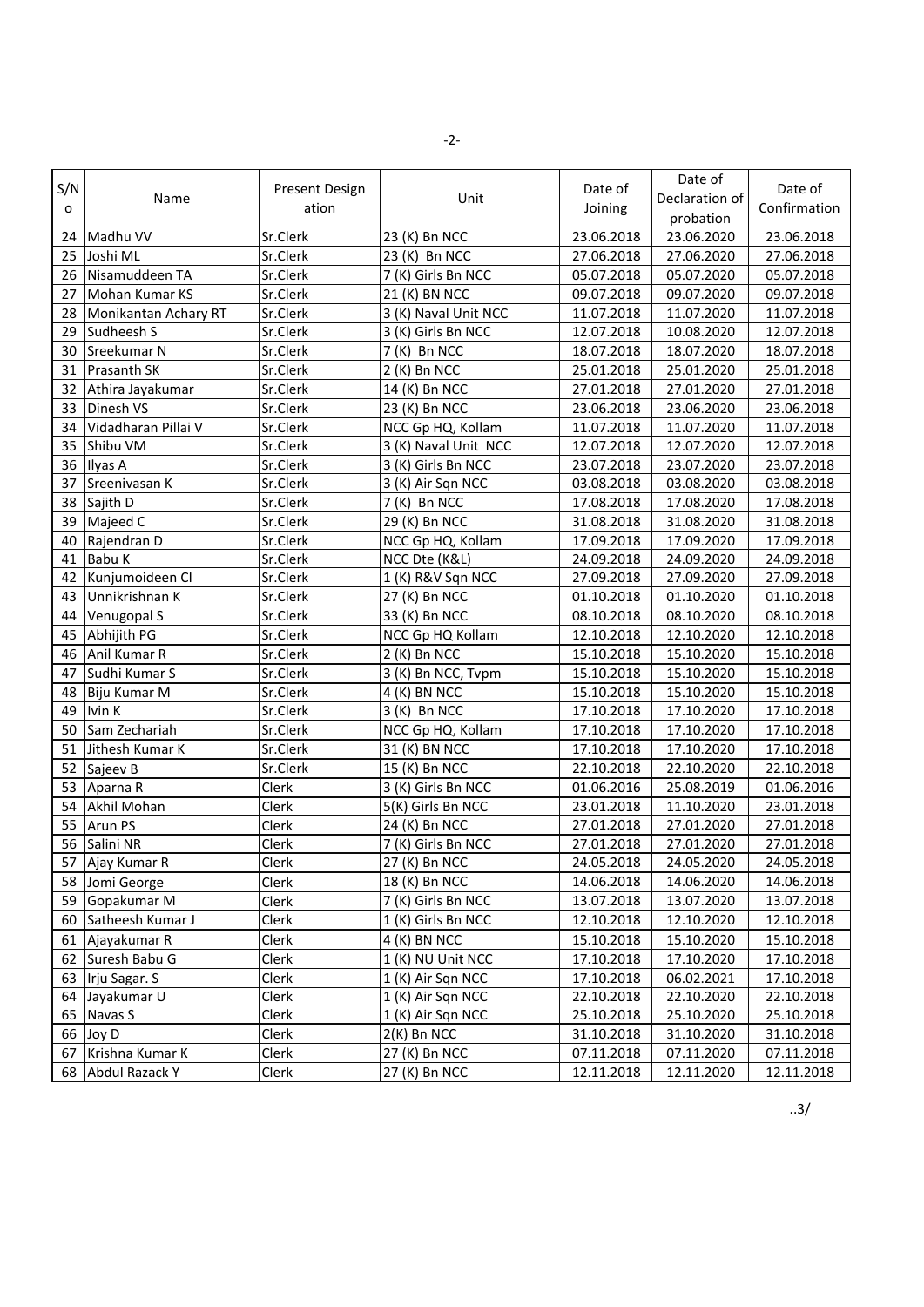| S/N<br>o | Name                 | Present Design<br>ation | Unit                    | Date of<br>Joining | Date of<br>Declaration of<br>probation | Date of<br>Confirmation |
|----------|----------------------|-------------------------|-------------------------|--------------------|----------------------------------------|-------------------------|
|          | 69 Saranya BG        | Clerk                   | 9(K) Girls Bn NCC       | 12.11.2018         | 12.11.2020                             | 12.11.2018              |
| 70       | Nandhan C            | Clerk                   | 24 (K) Bn NCC           | 19.11.2018         | 19.11.2020                             | 19.11.2018              |
| 71       | Vishnu G R           | Clerk                   | NCC Dte (K&L)           | 29.11.2018         | 17.06.2021                             | 29.11.2018              |
| 72       | Joy MO               | Clerk                   | 3 (K) Air Sqn NCC       | 30.11.2018         | 30.11.2020                             | 30.11.2018              |
| 73       | Radhakrishnan TD     | Clerk                   | 1 (K) R & V Sqn NCC     | 05.12.2018         | 05.12.2020                             | 05.12.2018              |
| 74       | Jayaram CR           | Clerk                   | 24 (K) Bn NCC           | 07.12.2018         | 07.12.2020                             | 07.12.2018              |
| 75       | Vishnu Priya V J     | Clerk                   | $4(K)$ Bn NCC           | 20.12.2018         | 20.12.2020                             | 20.12.2018              |
| 76       | Dhananjayan D        | Clerk                   | 1 (K) Naval Unit NCC    | 26.12.2018         | 26.12.2020                             | 26.12.2018              |
| 77       | Radhakrishnan KC     | Clerk                   | NCC Gp HQ, Tvpm         | 14.01.2019         | 14.01.2021                             | 14.01.2019              |
| 78       | Sreekumar G S        | Clerk                   | 5 (K) Girls Bn NCC      | 23.01.2019         | 23.01.2021                             | 23.01.2019              |
| 79       | Vandana C            | Clerk                   | NCC Gp HQ Kozhikode     | 23.01.2019         | 23.01.2021                             | 23.01.2019              |
| 80       | Gangadharan C M      | Clerk                   | 32 (K) Bn NCC           | 24.01.2019         | 24.01.2021                             | 24.01.2019              |
| 81       | Suneesh KM           | Clerk                   | 32 (K) Bn NCC           | 01.02.2019         | 01.02.2021                             | 01.02.2019              |
| 82       | Prabhi Kumar E       | Clerk                   | 32 (K) Bn NCC           | 11.02.2019         | 11.02.2021                             | 11.02.2019              |
| 83       | Vijayan NV           | Clerk                   | 28 (K) Bn NCC           | 28.02.2019         | 28.02.2021                             | 28.02.2019              |
| 84       | Sujith Kumar TV      | Clerk                   | NCC Dte (K&L)           | 08.04.2019         | 08.04.2021                             | 08.04.2019              |
| 85       | Reghunathan P A      | Clerk                   | 1 (K) Arty Bty NCC      | 10.05.2019         | 10.05.2021                             | 10.05.2019              |
| 86       | Vincent K J          | Clerk                   | 22 (K) Bn NCC           | 21.05.2019         | 21.05.2021                             | 21.05.2019              |
| 87       | Anish Babu K         | Clerk                   | NCC Dte (K&L)           | 19.06.2019         | 19.06.2021                             | 19.06.2019              |
| 88       | <b>Bashier AM</b>    | Clerk                   | 22(K) Bn NCC            | 27.06.2019         | 27.06.2021                             | 27.06.2019              |
| 89       | <b>George Mathew</b> | Clerk                   | 8 (K) Bn NCC            | 01.07.2019         | 01.07.2021                             | 01.07.2019              |
| 90       | Santhosh S           | Clerk                   | 1 (K) Girls Bn NCC      | 25.07.2019         | 25.07.2021                             | 25.07.2019              |
| 91       | Saji K               | Clerk                   | 11 (K) BN NCC           | 03.09.2019         | 03.09.2021                             | 03.09.2019              |
| 92       | <b>Thomas PT</b>     | Clerk                   | 17(K) Bn NCC            | 05.09.2019         | 05.09.2021                             | 05.09.2019              |
| 93       | Rajesh VP            | Clerk                   | 32 (K) Bn NCC           | 25.09.2019         | 25.09.2021                             | 25.09.2019              |
| 94       | Saju Kumar C         | Clerk                   | 16 (K) Bn NCC           | 18.09.2019         | 18.09.2021                             | 18.09.2019              |
| 95       | <b>Ummer T</b>       | Clerk                   | 29 (K) BN NCC           | 14.10.2019         | 14.10.2021                             | 14.10.2019              |
| 96       | Nivesh Kumar KP      | Clerk                   | NCC Gp HQ Kozhikode     | 27.11.2019         | 27.11.2021                             | 27.11.2019              |
| 97       | Manukumar P M        | Dvr Gde-I               | 9 (K) Girls Bn NCC      | 23.04.2018         | 23.04.2020                             | 23.04.2018              |
| 98       | Sunil Kumar K        | Dvr Gde-I               | NCC Gp HQ, Kollam       | 07.02.2018         | 07.02.2020                             | 07.02.2018              |
| 99       | Sunil Kumar S        | Dvr Gde-I               | 1 (K) Girls Ind Coy NCC | 07.02.2018         | 07.02.2020                             | 07.02.2018              |
|          | 100 Rajan R          | Dvr Gde-I               | 10 (K) BN NCC           | 09.02.2018         | 09.02.2020                             | 09.02.2018              |
|          | 101 Sreejith R       | Dvr Gde-I               | 5 (K) Naval Unit NCC    | 07.05.2018         | 07.05.2020                             | 07.05.2018              |
|          | 102 Satheesh Kumar B | Dvr Gde-I               | 33 (K) BN NCC           | 07.05.2018         | 07.05.2020                             | 07.05.2018              |
|          | 103 Dileep Kumar V   | Dvr Gde-I               | 5 (K) Girls BN NCC      | 09.05.2018         | 09.05.2020                             | 09.05.2018              |
|          | 104 Deepu S          | Dvr Gde-I               | $3(K)$ BN NCC           | 11.05.2018         | 11.05.2020                             | 11.05.2018              |
|          | 105 Vinod D          | Dvr Gde-I               | $3(K)$ BN NCC           | 11.05.2018         | 11.05.2020                             | 11.05.2018              |
|          | 106 Nishad G         | Dvr Gde-I               | $1(K)$ Bn NCC           | 14.05.2018         | 14.05.2020                             | 14.05.2018              |
|          | 107 Anil Joseph      | Dvr Gde-I               | 11 (K) BN NCC           | 28.06.2018         | 28.06.2020                             | 28.06.2018              |
|          | 108 Bijukumar BS     | Dvr Gde-I               | $2(K)$ Bn NCC           | 11.07.2018         | 11.07.2020                             | 11.07.2018              |
|          | 109 Santhosh G       | Dvr Gde-I               | 1 (K) Air Sqn NCC       | 12.07.2018         | 12.07.2020                             | 12.07.2018              |
|          | 110 Subair CT        | Dvr Gde-I               | 9 (K) Naval Unit NCC    | 30.07.2018         | 30.07.2020                             | 30.07.2018              |
|          | 111 Sunil Joseph     | Dvr Gde-I               | 3 (K) Air Sqn NCC       | 08.08.2018         | 08.08.2020                             | 08.08.2018              |
|          | 112 Harikrishnan R   | Dvr Gde-I               | 5 (K) Girls Bn NCC      | 08.08.2018         | 08.08.2020                             | 08.08.2018              |
|          | 113 Sooraj K         | Dvr Gde-I               | NCC Gp HQ, Ernakulam    | 09.08.2018         | 09.08.2020                             | 09.08.2018              |